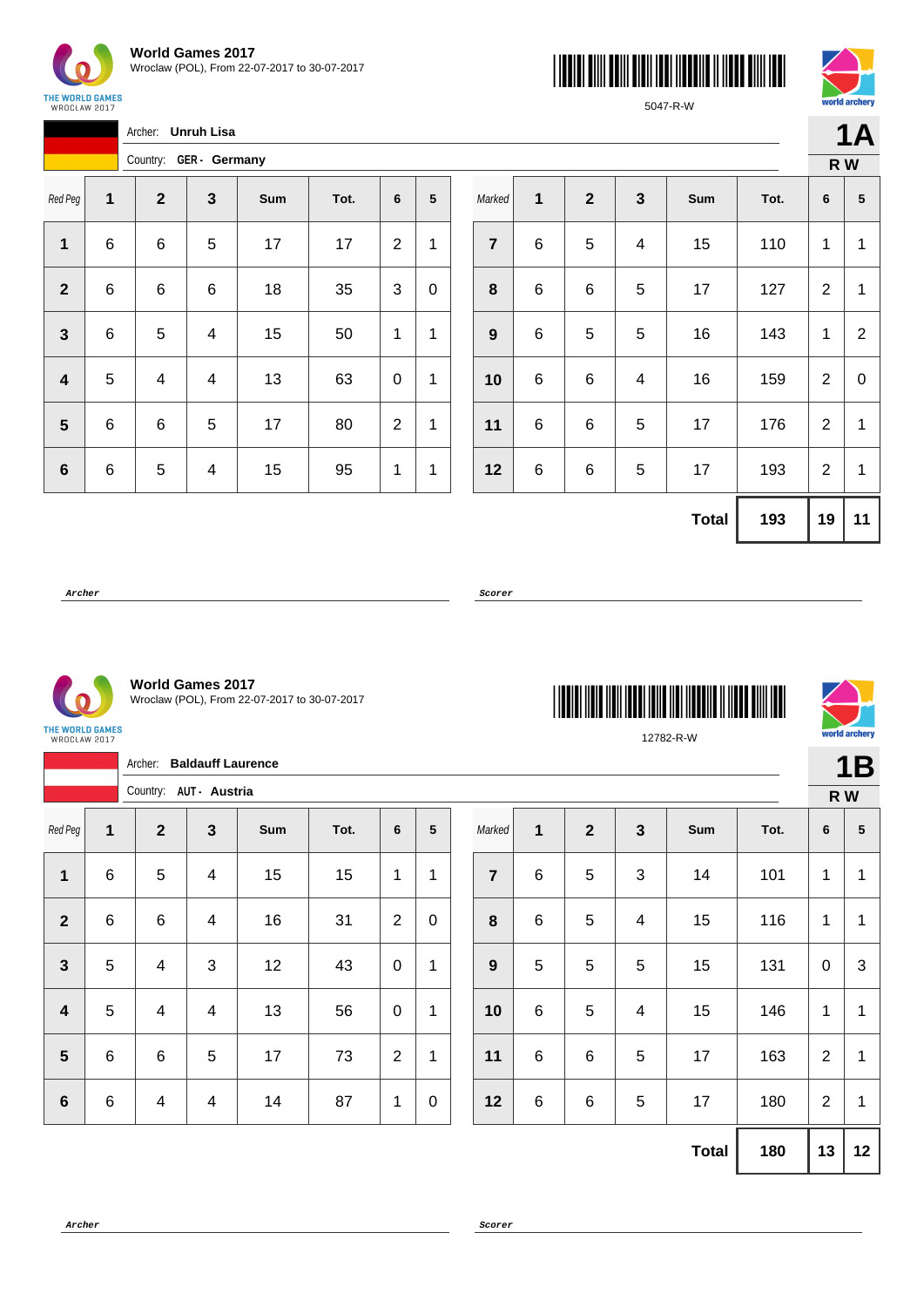

**Archer: Pitman Bryony** 

THE WORLD GAMES<br>WROCŁAW 2017





12453-R-W

| $\boldsymbol{Z}$ |   |              |                         | Country: GBR - Great Britain |      |                |                |
|------------------|---|--------------|-------------------------|------------------------------|------|----------------|----------------|
| Red Peg          | 1 | $\mathbf{2}$ | $\mathbf{3}$            | Sum                          | Tot. | 6              | 5              |
| 1                | 6 | 4            | $\overline{\mathbf{4}}$ | 14                           | 14   | 1              | 0              |
| $\mathbf{2}$     | 6 | 6            | 4                       | 16                           | 30   | $\overline{2}$ | 0              |
| 3                | 6 | 5            | 4                       | 15                           | 45   | 1              | 1              |
| 4                | 5 | 5            | 4                       | 14                           | 59   | 0              | $\overline{2}$ |
| 5                | 6 | 5            | 3                       | 14                           | 73   | 1              | 1              |
| $6\phantom{1}6$  | 6 | 5            | $\overline{2}$          | 13                           | 86   | 1              | 1              |

|                  |             |              |                         |              |      |                | R W            |
|------------------|-------------|--------------|-------------------------|--------------|------|----------------|----------------|
| Marked           | $\mathbf 1$ | $\mathbf{2}$ | $\mathbf{3}$            | Sum          | Tot. | 6              | 5              |
| $\overline{7}$   | 5           | 4            | $\overline{\mathbf{4}}$ | 13           | 99   | 0              | $\mathbf{1}$   |
| 8                | 5           | $\mathbf 5$  | 4                       | 14           | 113  | 0              | $\overline{2}$ |
| $\boldsymbol{9}$ | 6           | 5            | $\overline{\mathbf{4}}$ | 15           | 128  | 1              | 1              |
| 10               | 5           | 5            | $\overline{\mathbf{4}}$ | 14           | 142  | 0              | $\overline{2}$ |
| 11               | 6           | 5            | 5                       | 16           | 158  | 1              | $\overline{2}$ |
| 12               | 6           | 6            | 5                       | 17           | 175  | $\overline{2}$ | 1              |
|                  |             |              |                         | <b>Total</b> | 175  | 10             | 14             |

**Archer Scorer**



**World Games 2017** Wroclaw (POL), From 22-07-2017 to 30-07-2017

THE WORLD GAMES<br>WROCŁAW 2017

|                         |                         |                | Archer: Kattstrom Elin   |     |      |                |                 |                |                |                         |                |              |      |                | 1D               |
|-------------------------|-------------------------|----------------|--------------------------|-----|------|----------------|-----------------|----------------|----------------|-------------------------|----------------|--------------|------|----------------|------------------|
|                         |                         |                | Country: SWE - Sweden    |     |      |                |                 |                |                |                         |                |              |      |                | R W              |
| Red Peg                 | 1                       | $\overline{2}$ | $\mathbf{3}$             | Sum | Tot. | $6\phantom{1}$ | $5\phantom{.0}$ | Marked         | $\mathbf{1}$   | $\overline{2}$          | $\overline{3}$ | Sum          | Tot. | 6              | 5                |
| 1                       | $\overline{\mathbf{4}}$ | 4              | 3                        | 11  | 11   | $\pmb{0}$      | $\pmb{0}$       | $\overline{7}$ | $\overline{5}$ | $\overline{\mathbf{4}}$ | $\mathbf{3}$   | 12           | 91   | $\mathbf 0$    | 1                |
| $\overline{2}$          | $\,6$                   | 5              | 5                        | 16  | 27   | $\mathbf{1}$   | $\overline{2}$  | 8              | $\overline{5}$ | 5                       | 5              | 15           | 106  | $\mathbf 0$    | $\mathfrak{S}$   |
| $\mathbf{3}$            | $\,6\,$                 | 5              | $\overline{\mathcal{A}}$ | 15  | 42   | $\mathbf{1}$   | 1               | 9              | $\,6\,$        | 5                       | 4              | 15           | 121  | 1              | 1                |
| $\overline{\mathbf{4}}$ | $\,6\,$                 | 4              | 3                        | 13  | 55   | $\mathbf{1}$   | $\mathbf 0$     | 10             | $\overline{5}$ | 5                       | $\overline{4}$ | 14           | 135  | $\mathbf 0$    | $\overline{2}$   |
| $5\phantom{1}$          | 5                       | 4              | $\overline{4}$           | 13  | 68   | $\mathbf 0$    | $\mathbf{1}$    | 11             | $\,6\,$        | $\,6$                   | 5              | 17           | 152  | $\overline{2}$ | 1                |
| $6\phantom{1}6$         | 4                       | 4              | $\mathfrak{S}$           | 11  | 79   | $\pmb{0}$      | $\mathbf 0$     | 12             | $\,6$          | $\,6\,$                 | $\overline{4}$ | 16           | 168  | $\overline{2}$ | $\boldsymbol{0}$ |
|                         |                         |                |                          |     |      |                |                 |                |                |                         |                | <b>Total</b> | 168  | $\pmb{8}$      | 12               |

\*4237-R-W\* 4237-R-W

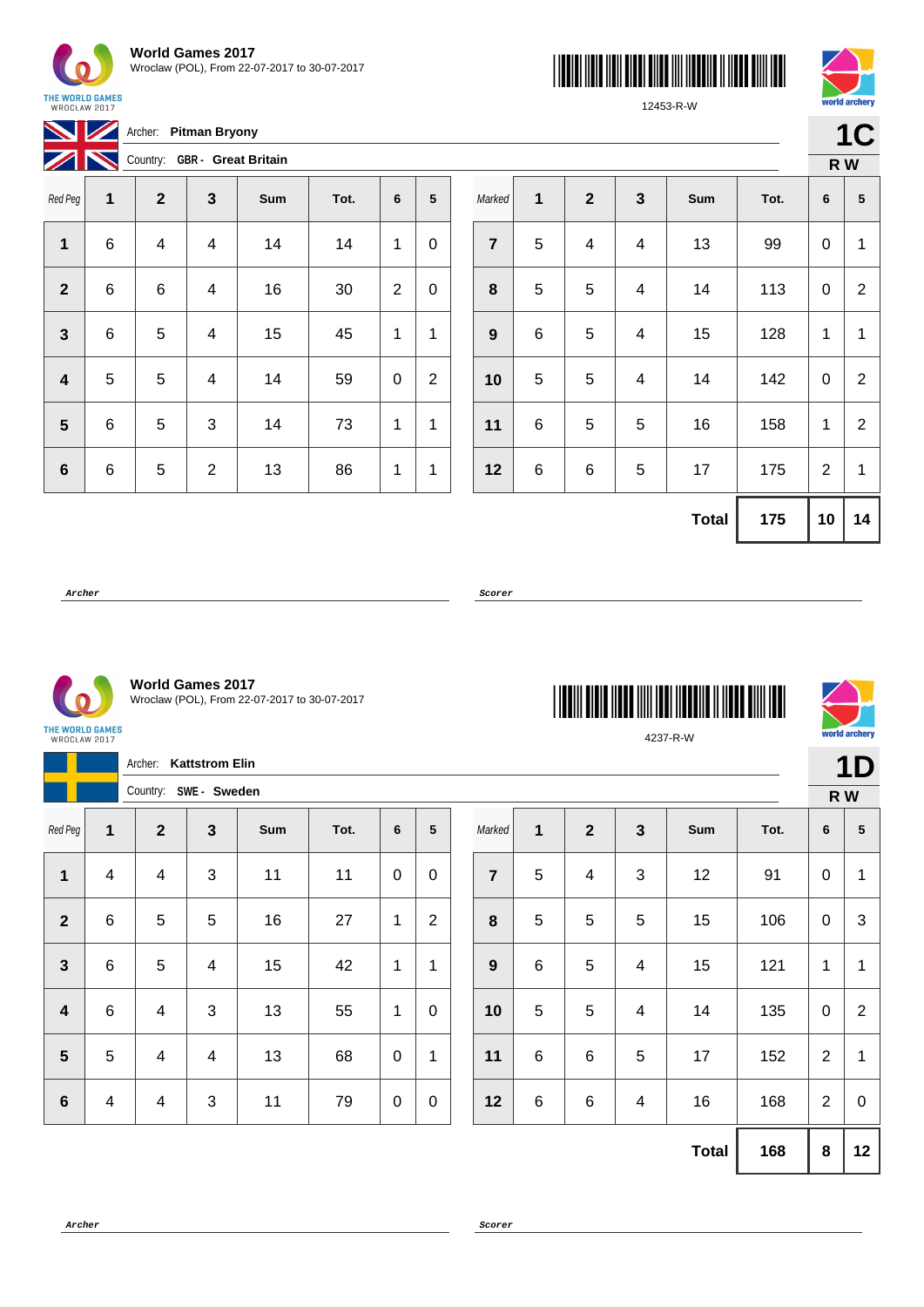

Archer: **Folkard Naomi** 

THE WORLD GAMES<br>WROCŁAW 2017





**3A**

1147-R-W

| $\mathbb{Z}$   |   |              |                         | Country: GBR - Great Britain |      |   |                |
|----------------|---|--------------|-------------------------|------------------------------|------|---|----------------|
| Red Peg        | 1 | $\mathbf{2}$ | $\mathbf{3}$            | Sum                          | Tot. | 6 | 5              |
| $\mathbf{3}$   | 6 | 4            | $\overline{\mathbf{4}}$ | 14                           | 14   | 1 | 0              |
| 4              | 6 | 4            | $\overline{4}$          | 14                           | 28   | 1 | 0              |
| 5              | 5 | 5            | 4                       | 14                           | 42   | 0 | $\overline{2}$ |
| 6              | 6 | 5            | 4                       | 15                           | 57   | 1 | 1              |
| $\overline{7}$ | 6 | 4            | 4                       | 14                           | 71   | 1 | 0              |
| 8              | 5 | 5            | 4                       | 14                           | 85   | 0 | $\overline{2}$ |

|              |   |              |                         |              |      |                | R W            |
|--------------|---|--------------|-------------------------|--------------|------|----------------|----------------|
| Marked       | 1 | $\mathbf{2}$ | $\mathbf{3}$            | Sum          | Tot. | 6              | 5              |
| 9            | 6 | 6            | $\,6$                   | 18           | 103  | 3              | 0              |
| 10           | 6 | 5            | 5                       | 16           | 119  | 1              | $\overline{2}$ |
| 11           | 6 | 5            | 4                       | 15           | 134  | 1              | 1              |
| 12           | 6 | 6            | $\overline{\mathbf{4}}$ | 16           | 150  | $\overline{2}$ | 0              |
| 1            | 4 | 4            | 4                       | 12           | 162  | 0              | 0              |
| $\mathbf{2}$ | 5 | 5            | $\overline{\mathbf{4}}$ | 14           | 176  | 0              | $\overline{2}$ |
|              |   |              |                         | <b>Total</b> | 176  | 11             | 10             |

**Archer Scorer**



**World Games 2017** Wroclaw (POL), From 22-07-2017 to 30-07-2017

THE WORLD GAMES<br>WROCŁAW 2017

|                         |                |                         | Archer: Umer Ana        |     |      |              |                |  |              |         |                         |                |              |      |                | 3B             |
|-------------------------|----------------|-------------------------|-------------------------|-----|------|--------------|----------------|--|--------------|---------|-------------------------|----------------|--------------|------|----------------|----------------|
|                         |                | Country: SLO - Slovenia |                         |     |      |              |                |  |              |         |                         |                |              |      | R W            |                |
| Red Peg                 | 1              | $\overline{\mathbf{2}}$ | $\mathbf{3}$            | Sum | Tot. | $\bf 6$      | 5              |  | Marked       | 1       | $\overline{2}$          | $\mathbf{3}$   | Sum          | Tot. | 6              | $\sqrt{5}$     |
| $\mathbf{3}$            | 5              | 5                       | 4                       | 14  | 14   | $\pmb{0}$    | $\overline{2}$ |  | 9            | 5       | $\overline{\mathbf{4}}$ | $\overline{4}$ | 13           | 100  | $\mathbf 0$    | 1              |
| $\overline{\mathbf{4}}$ | $\overline{5}$ | 5                       | $\overline{\mathbf{4}}$ | 14  | 28   | $\pmb{0}$    | $\overline{2}$ |  | 10           | $\,6\,$ | $\,6$                   | $\overline{4}$ | 16           | 116  | $\overline{2}$ | $\mathbf 0$    |
| $5\phantom{.0}$         | $\,6$          | $\overline{5}$          | 5                       | 16  | 44   | $\mathbf 1$  | $\overline{2}$ |  | 11           | $\,6\,$ | 5                       | $\overline{5}$ | 16           | 132  | $\mathbf{1}$   | $\overline{2}$ |
| $6\phantom{1}$          | $\,6$          | 4                       | 4                       | 14  | 58   | 1            | $\pmb{0}$      |  | 12           | $\,6\,$ | 6                       | $\overline{5}$ | 17           | 149  | $\overline{2}$ | 1              |
| $\overline{7}$          | $\overline{5}$ | 5                       | 4                       | 14  | 72   | $\pmb{0}$    | $\overline{2}$ |  | $\mathbf 1$  | $\,6$   | 5                       | $\overline{4}$ | 15           | 164  | 1              | 1              |
| $\boldsymbol{8}$        | $\,6$          | $\sqrt{5}$              | 4                       | 15  | 87   | $\mathbf{1}$ | 1              |  | $\mathbf{2}$ | $\,6\,$ | $\sqrt{5}$              | $\overline{4}$ | 15           | 179  | 1              | $\mathbf 1$    |
|                         |                |                         |                         |     |      |              |                |  |              |         |                         |                | <b>Total</b> | 179  | 10             | 15             |



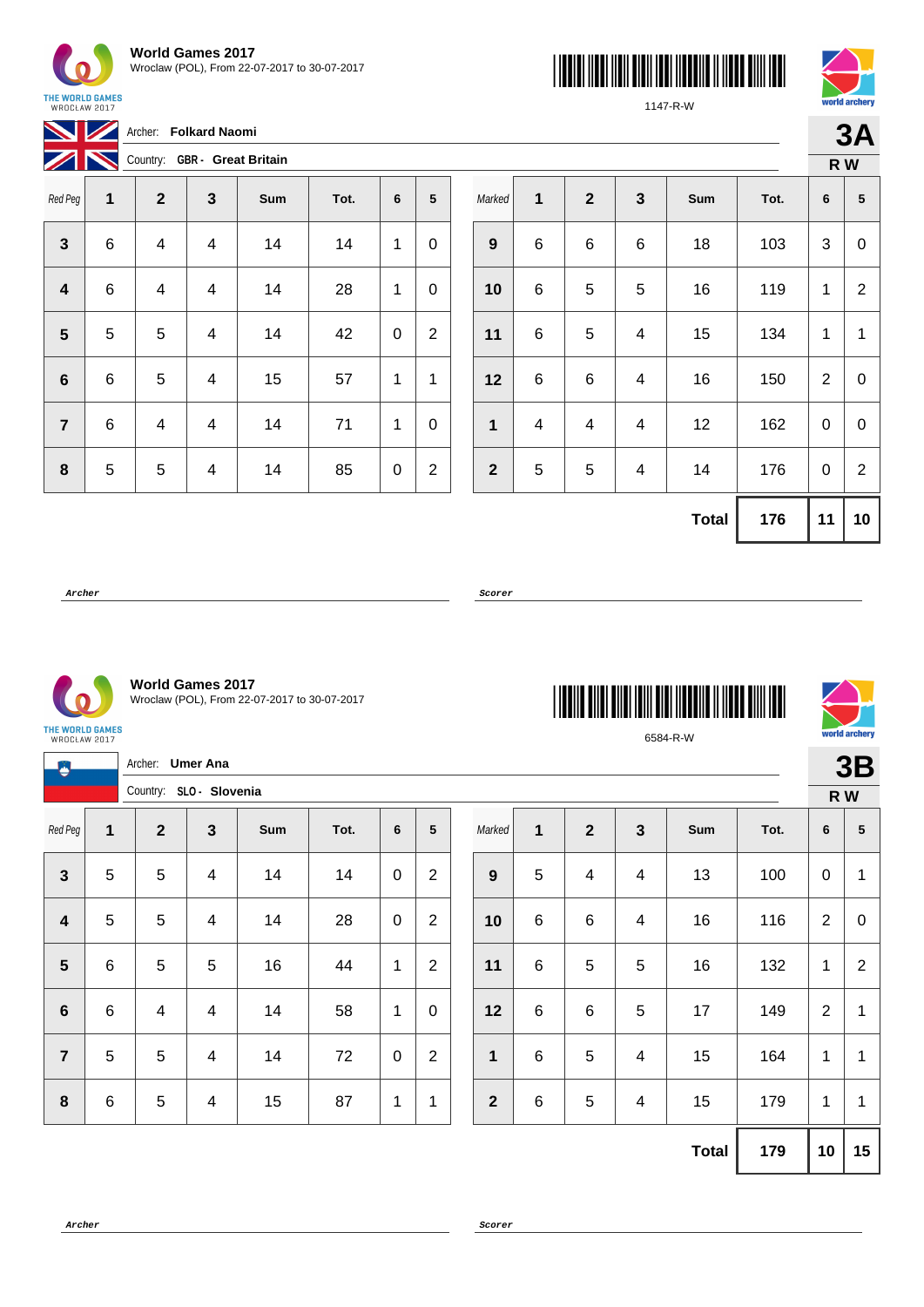

| <b>World Games 2017</b>                      |
|----------------------------------------------|
| Wroclaw (POL), From 22-07-2017 to 30-07-2017 |





7181-R-W

| WRULLAW CUL/            |   |                    |                         |      |      |                  |                  |              |   |  |
|-------------------------|---|--------------------|-------------------------|------|------|------------------|------------------|--------------|---|--|
|                         |   | Archer:            | <b>Koehl Heather</b>    |      |      |                  |                  |              |   |  |
|                         |   | Country: USA - USA |                         |      |      |                  |                  |              |   |  |
| Red Peg                 | 1 | $\mathbf{2}$       | $\mathbf{3}$            | Sum  | Tot. | 6                | 5                | Marked       | 1 |  |
| $\mathbf{3}$            | 5 | 4                  | $\mathbf{3}$            | 12   | 12   | 0                | 1                | 9            | 6 |  |
| $\overline{\mathbf{4}}$ | 6 | 5                  | $\overline{2}$          | 13   | 25   | 1                | 1                | 10           | 5 |  |
| $5\phantom{1}$          | 4 | 4                  | $\mathbf{3}$            | 11   | 36   | 0                | 0                | 11           | 6 |  |
| $\bf 6$                 | 4 | 3                  | $\mathbf{3}$            | $10$ | 46   | $\boldsymbol{0}$ | $\mathbf 0$      | 12           | 6 |  |
| $\overline{7}$          | 4 | 4                  | $\overline{4}$          | 12   | 58   | 0                | $\boldsymbol{0}$ | $\mathbf{1}$ | 5 |  |
| ${\bf 8}$               | 5 | 5                  | $\overline{\mathbf{4}}$ | 14   | 72   | 0                | $\mathbf{2}$     | $\mathbf{2}$ | 5 |  |

|                  |   |                         |              |              |      |   | R W            |
|------------------|---|-------------------------|--------------|--------------|------|---|----------------|
| Marked           | 1 | $\overline{2}$          | $\mathbf{3}$ | Sum          | Tot. | 6 | 5              |
| $\boldsymbol{9}$ | 6 | $\overline{\mathbf{4}}$ | $\sqrt{2}$   | 12           | 84   | 1 | 0              |
| 10               | 5 | 5                       | 4            | 14           | 98   | 0 | $\overline{2}$ |
| 11               | 6 | 5                       | 4            | 15           | 113  | 1 | 1              |
| 12               | 6 | 6                       | 5            | 17           | 130  | 2 | 1              |
| $\mathbf{1}$     | 5 | $\overline{\mathbf{4}}$ | 3            | 12           | 142  | 0 | 1              |
| $\mathbf{2}$     | 5 | $\overline{\mathbf{4}}$ | 4            | 13           | 155  | 0 | 1              |
|                  |   |                         |              | <b>Total</b> | 155  | 5 | 10             |

**Archer Scorer**



**World Games 2017** Wroclaw (POL), From 22-07-2017 to 30-07-2017

 $\overline{\phantom{0}}$ 

 $\overline{\phantom{a}}$ 

| 'HE WORLD GAMES |  |
|-----------------|--|
| WROCŁAW 2017    |  |

|                         |                | Archer: Rzasa Joanna    |                         |     |      |             |                 |  |                |                |                          |                |              |      |                         | 3D             |
|-------------------------|----------------|-------------------------|-------------------------|-----|------|-------------|-----------------|--|----------------|----------------|--------------------------|----------------|--------------|------|-------------------------|----------------|
|                         |                | Country: POL - Poland   |                         |     |      |             |                 |  |                |                |                          |                |              |      |                         | R W            |
| Red Peg                 | 1              | $\mathbf{2}$            | $\mathbf{3}$            | Sum | Tot. | 6           | $5\phantom{.0}$ |  | Marked         | $\mathbf{1}$   | $\overline{2}$           | $\mathbf{3}$   | Sum          | Tot. | 6                       | ${\bf 5}$      |
| $\mathbf{3}$            | $\overline{5}$ | $\overline{4}$          | $\overline{4}$          | 13  | 13   | $\pmb{0}$   | 1               |  | 9              | $\overline{4}$ | $\overline{\mathcal{A}}$ | $\mathbf{3}$   | 11           | 83   | $\mathbf 0$             | $\overline{0}$ |
| $\overline{\mathbf{4}}$ | $\overline{4}$ | $\overline{4}$          | $\overline{\mathbf{4}}$ | 12  | 25   | $\mathbf 0$ | $\pmb{0}$       |  | 10             | $\,6$          | $\overline{\mathcal{A}}$ | $\mathbf{3}$   | 13           | 96   | $\mathbf{1}$            | $\overline{0}$ |
| $5\phantom{1}$          | 5              | 5                       | $\overline{4}$          | 14  | 39   | $\mathbf 0$ | $\overline{2}$  |  | 11             | $\,6$          | 5                        | 5              | 16           | 112  | $\mathbf{1}$            | $\overline{2}$ |
| $6\phantom{1}$          | $\overline{4}$ | $\overline{4}$          | 3                       | 11  | 50   | $\mathbf 0$ | $\mathbf 0$     |  | 12             | $\,6$          | $\,6\,$                  | 5              | 17           | 129  | $\overline{2}$          | 1              |
| $\overline{7}$          | $\overline{4}$ | 3                       | $\mathbf{3}$            | 10  | 60   | $\mathbf 0$ | $\mathbf 0$     |  | 1              | 5              | $\overline{4}$           | 3              | 12           | 141  | $\mathbf 0$             | 1              |
| $\boldsymbol{8}$        | $\overline{5}$ | $\overline{\mathbf{4}}$ | 3                       | 12  | 72   | $\mathbf 0$ | 1               |  | $\overline{2}$ | 5              | 5                        | $\overline{4}$ | 14           | 155  | $\mathbf 0$             | $\overline{2}$ |
|                         |                |                         |                         |     |      |             |                 |  |                |                |                          |                | <b>Total</b> | 155  | $\overline{\mathbf{4}}$ | 10             |

8779-R-W

\*8779-R-W\*

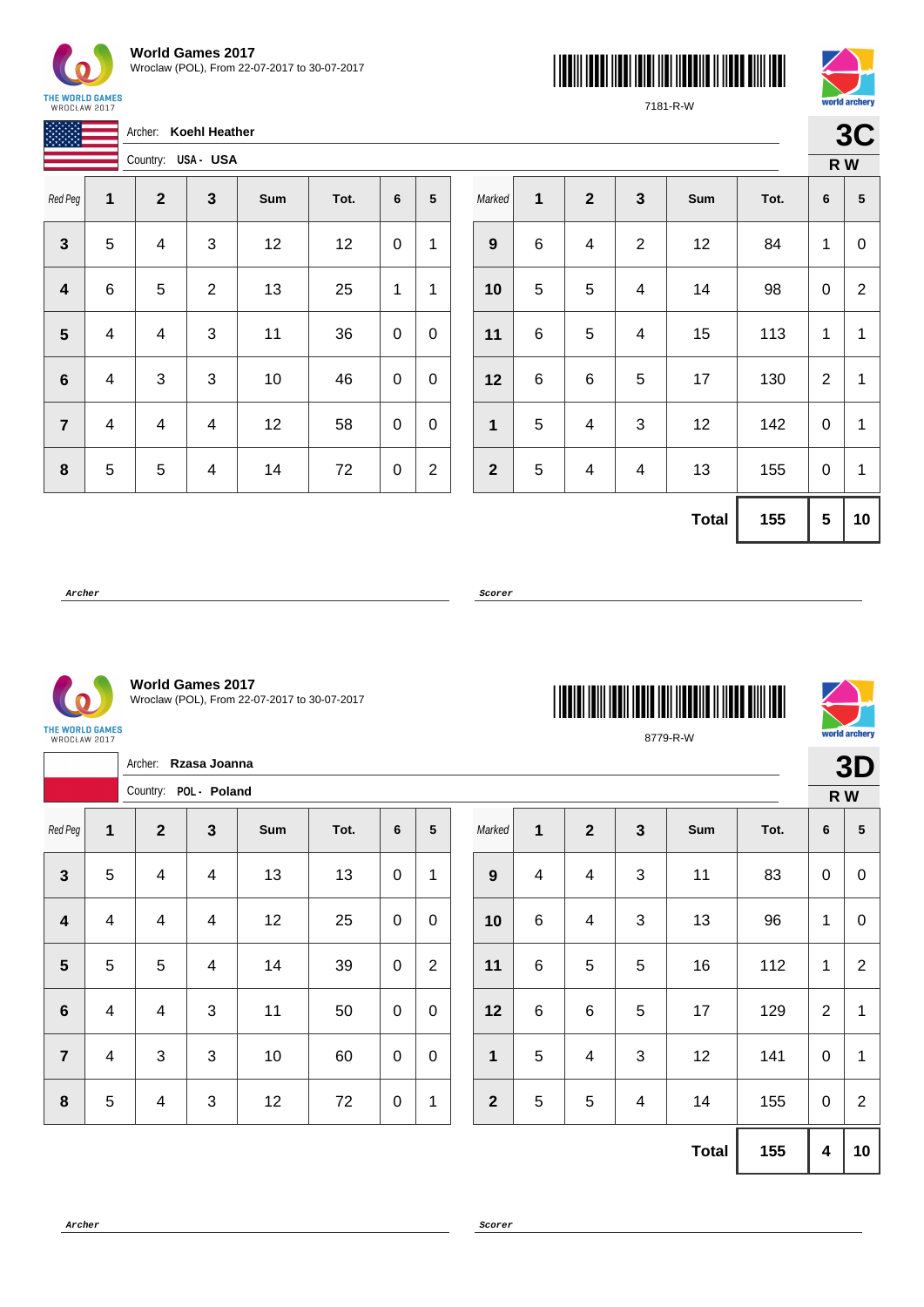

Archer: **Tomasi Jessica**





4425-R-W

| Ąς  |
|-----|
| R W |

vorld archerv

|                |                         | Country: ITA - Italy |              |     |      |                |   |
|----------------|-------------------------|----------------------|--------------|-----|------|----------------|---|
| Red Peg        | 1                       | $\mathbf{2}$         | $\mathbf{3}$ | Sum | Tot. | 6              | 5 |
| 5              | 6                       | 6                    | 5            | 17  | 17   | $\overline{2}$ | 1 |
| 6              | 6                       | 4                    | 3            | 13  | 30   | 1              | 0 |
| $\overline{7}$ | 4                       | 4                    | 4            | 12  | 42   | 0              | 0 |
| 8              | $\overline{\mathbf{4}}$ | 4                    | 4            | 12  | 54   | 0              | 0 |
| 9              | 6                       | 6                    | 6            | 18  | 72   | 3              | 0 |
| 10             | 6                       | 4                    | 4            | 14  | 86   | 1              | 0 |

|                         |             |              |                         |              |      | R W            |                         |
|-------------------------|-------------|--------------|-------------------------|--------------|------|----------------|-------------------------|
| Marked                  | $\mathbf 1$ | $\mathbf{2}$ | $\mathbf 3$             | Sum          | Tot. | 6              | $5\phantom{.0}$         |
| 11                      | 6           | 6            | 5                       | 17           | 103  | $\overline{2}$ | 1                       |
| 12                      | 6           | 6            | $\mathbf 5$             | 17           | 120  | $\overline{2}$ | 1                       |
| 1                       | 6           | 4            | 4                       | 14           | 134  | 1              | 0                       |
| $\overline{2}$          | 5           | 4            | $\overline{\mathbf{4}}$ | 13           | 147  | 0              | 1                       |
| $\mathbf{3}$            | 6           | 5            | 5                       | 16           | 163  | 1              | $\overline{2}$          |
| $\overline{\mathbf{4}}$ | 6           | 5            | $\overline{\mathbf{4}}$ | 15           | 178  | 1              | 1                       |
|                         |             |              |                         | <b>Total</b> | 178  | 14             | $\overline{\mathbf{7}}$ |

\*6847-R-W\*

6847-R-W

**Archer Scorer**



**World Games 2017** Wroclaw (POL), From 22-07-2017 to 30-07-2017

THE WORLD GAMES<br>WROCŁAW 2017

|                | Archer: Gobbels Zoe      |                |                         |         |      |             |                |  |                         |                 |              |                |              |      |                         | <b>5B</b>        |  |
|----------------|--------------------------|----------------|-------------------------|---------|------|-------------|----------------|--|-------------------------|-----------------|--------------|----------------|--------------|------|-------------------------|------------------|--|
|                | Country: BEL - Belgium   |                |                         |         |      |             |                |  |                         |                 |              |                |              |      | R W                     |                  |  |
| Red Peg        | $\mathbf{1}$             | $\mathbf{2}$   | $\mathbf{3}$            | Sum     | Tot. | 6           | 5              |  | Marked                  | 1               | $\mathbf{2}$ | $\mathbf{3}$   | Sum          | Tot. | 6                       | 5                |  |
| $5\phantom{1}$ | 6                        | $\overline{4}$ | $\mathbf{3}$            | 13      | 13   | 1           | $\mathbf 0$    |  | 11                      | 6               | 5            | 5              | 16           | 88   | $\mathbf 1$             | $\overline{2}$   |  |
| $6\phantom{1}$ | $\overline{\mathcal{A}}$ | 4              | M                       | $\,8\,$ | 21   | $\mathbf 0$ | $\pmb{0}$      |  | 12                      | 6               | 5            | 5              | 16           | 104  | $\mathbf 1$             | $\overline{2}$   |  |
| $\overline{7}$ | $\overline{\mathcal{A}}$ | $\overline{4}$ | $\mathbf{3}$            | 11      | 32   | $\mathbf 0$ | $\pmb{0}$      |  | $\mathbf 1$             | $6\phantom{1}6$ | 5            | $\overline{4}$ | 15           | 119  | $\mathbf{1}$            | 1                |  |
| 8              | 5                        | $\overline{5}$ | $\overline{\mathbf{4}}$ | 14      | 46   | $\mathbf 0$ | $\overline{2}$ |  | $\overline{2}$          | 5               | 4            | 4              | 13           | 132  | $\mathbf 0$             | $\mathbf 1$      |  |
| 9              | 5                        | 4              | $\overline{\mathbf{4}}$ | 13      | 59   | $\mathbf 0$ | $\mathbf{1}$   |  | $\mathbf{3}$            | 4               | 4            | 4              | 12           | 144  | $\mathbf 0$             | $\boldsymbol{0}$ |  |
| 10             | 5                        | $\overline{4}$ | $\overline{\mathbf{4}}$ | 13      | 72   | $\mathbf 0$ | 1              |  | $\overline{\mathbf{4}}$ | 5               | 5            | 4              | 14           | 158  | $\boldsymbol{0}$        | $\overline{2}$   |  |
|                |                          |                |                         |         |      |             |                |  |                         |                 |              |                | <b>Total</b> | 158  | $\overline{\mathbf{4}}$ | 12               |  |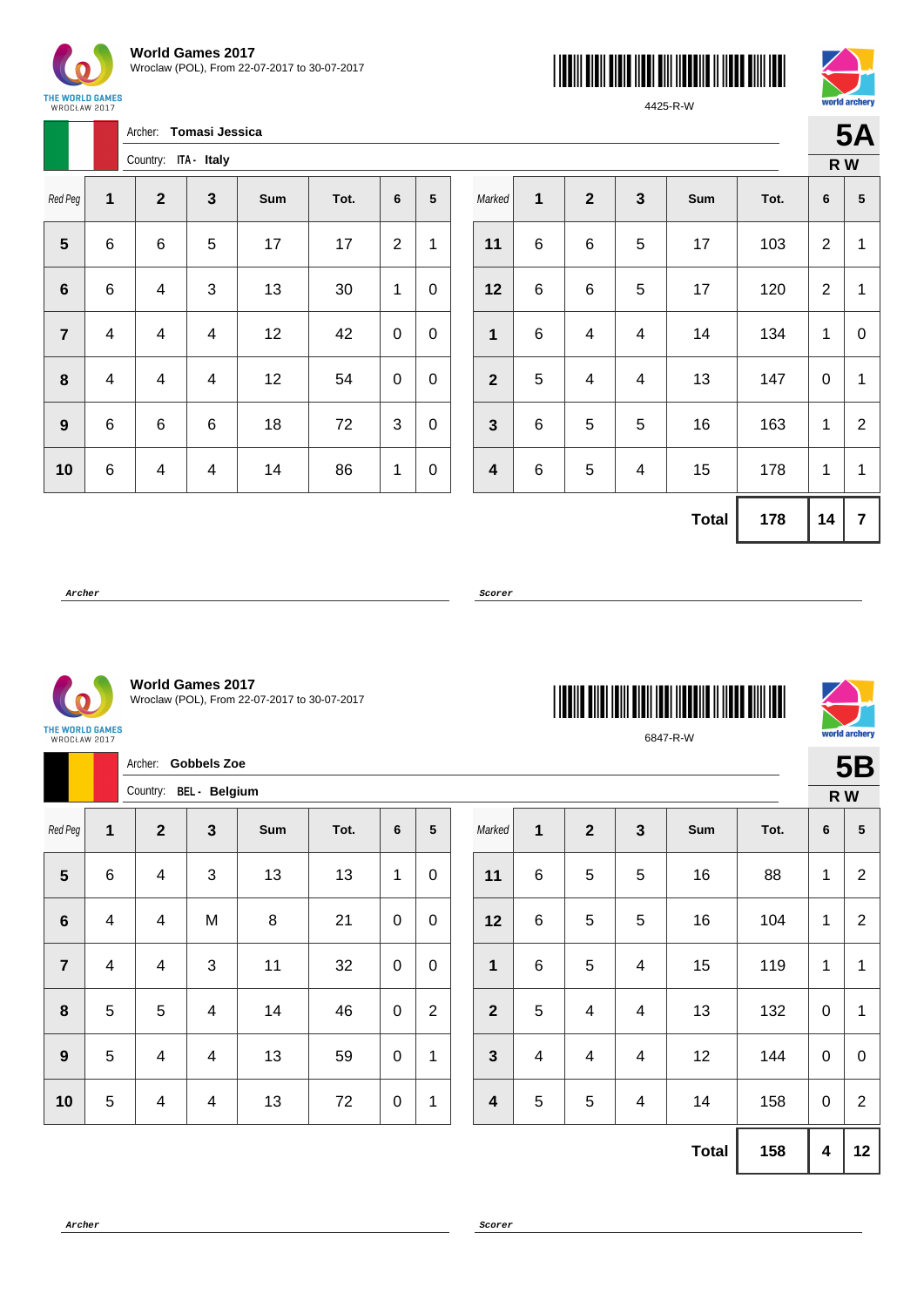

 $\sqrt{ }$ 





7706-R-W

|                | Archer:<br><b>Lesniak Natalia</b> |                       |                |     |      |   |                |  |  |  |  |  |  |
|----------------|-----------------------------------|-----------------------|----------------|-----|------|---|----------------|--|--|--|--|--|--|
|                |                                   | Country: POL - Poland |                |     |      |   |                |  |  |  |  |  |  |
| Red Peg        | 1                                 | $\mathbf{2}$          | 3              | Sum | Tot. | 6 | 5              |  |  |  |  |  |  |
| 5              | 5                                 | 4                     | 3              | 12  | 12   | 0 | 1              |  |  |  |  |  |  |
| $6\phantom{1}$ | 6                                 | 5                     | $\overline{2}$ | 13  | 25   | 1 | 1              |  |  |  |  |  |  |
| $\overline{7}$ | 5                                 | 5                     | 3              | 13  | 38   | 0 | $\overline{2}$ |  |  |  |  |  |  |
| 8              | 5                                 | 5                     | 3              | 13  | 51   | 0 | $\overline{2}$ |  |  |  |  |  |  |
| 9              | 6                                 | 4                     | 3              | 13  | 64   | 1 | 0              |  |  |  |  |  |  |
| 10             | 5                                 | 4                     | 4              | 13  | 77   | 0 | 1              |  |  |  |  |  |  |

|                         |              |                         |                         |              |      | R W            |             |
|-------------------------|--------------|-------------------------|-------------------------|--------------|------|----------------|-------------|
| Marked                  | $\mathbf{1}$ | $\boldsymbol{2}$        | $\mathbf{3}$            | Sum          | Tot. | 6              | ${\bf 5}$   |
| 11                      | 5            | $\overline{\mathbf{4}}$ | $\overline{\mathbf{4}}$ | 13           | 90   | 0              | 1           |
| 12                      | $\,6$        | 6                       | $\overline{\mathbf{4}}$ | 16           | 106  | $\overline{2}$ | $\mathbf 0$ |
| $\mathbf{1}$            | 4            | 4                       | 3                       | 11           | 117  | 0              | 0           |
| $\overline{\mathbf{2}}$ | $\,6$        | 5                       | 4                       | 15           | 132  | 1              | 1           |
| $\mathbf{3}$            | $\,6$        | 4                       | 4                       | 14           | 146  | 1              | 0           |
| $\overline{\mathbf{4}}$ | 5            | 4                       | 4                       | 13           | 159  | 0              | 1           |
|                         |              |                         |                         | <b>Total</b> | 159  | 6              | 10          |



**World Games 2017** Wroclaw (POL), From 22-07-2017 to 30-07-2017

| <b>THE REAL PROPERTY OF STATE</b> |  |
|-----------------------------------|--|
| 15462-R-W                         |  |



|                |                | Archer:        |                         | Vaneckova Jindriska           |      |                 |                |                         |              |                |                |              |      |             | <b>5D</b>       |  |
|----------------|----------------|----------------|-------------------------|-------------------------------|------|-----------------|----------------|-------------------------|--------------|----------------|----------------|--------------|------|-------------|-----------------|--|
|                |                |                |                         | Country: CZE - Czech Republic |      |                 |                |                         |              |                |                |              |      | R W         |                 |  |
| Red Peg        | 1              | $\overline{2}$ | $\mathbf{3}$            | Sum                           | Tot. | $6\phantom{1}6$ | 5              | Marked                  | $\mathbf{1}$ | $\overline{2}$ | $\mathbf{3}$   | Sum          | Tot. | 6           | $5\phantom{.0}$ |  |
| $5\phantom{.}$ | 5              | 4              | 3                       | 12                            | 12   | $\pmb{0}$       | 1              | 11                      | $\,6$        | 5              | $\overline{4}$ | 15           | 95   | 1           | $\mathbf{1}$    |  |
| 6              | 5              | $\overline{2}$ | 1                       | 8                             | 20   | $\mathbf 0$     | 1              | 12                      | $\,6$        | 5              | 4              | 15           | 110  | 1           | $\mathbf{1}$    |  |
| $\overline{7}$ | $\,6$          | 6              | $\sqrt{5}$              | 17                            | 37   | $\overline{2}$  | $\mathbf{1}$   | $\mathbf{1}$            | 5            | 5              | 5              | 15           | 125  | $\mathbf 0$ | 3               |  |
| 8              | 5              | 4              | $\overline{4}$          | 13                            | 50   | $\mathbf 0$     | 1              | $\overline{2}$          | 5            | 5              | $\overline{4}$ | 14           | 139  | $\mathbf 0$ | 2               |  |
| 9              | $6\phantom{1}$ | 5              | $\overline{5}$          | 16                            | 66   | 1               | $\overline{2}$ | $\mathbf{3}$            | $\,6$        | 5              | 3              | 14           | 153  | $\mathbf 1$ | $\mathbf 1$     |  |
| 10             | 5              | 5              | $\overline{\mathbf{4}}$ | 14                            | 80   | $\pmb{0}$       | $\overline{2}$ | $\overline{\mathbf{4}}$ | 5            | 3              | $\overline{2}$ | 10           | 163  | $\mathbf 0$ | $\mathbf 1$     |  |
|                |                |                |                         |                               |      |                 |                |                         |              |                |                | <b>Total</b> | 163  | $\bf 6$     | 17              |  |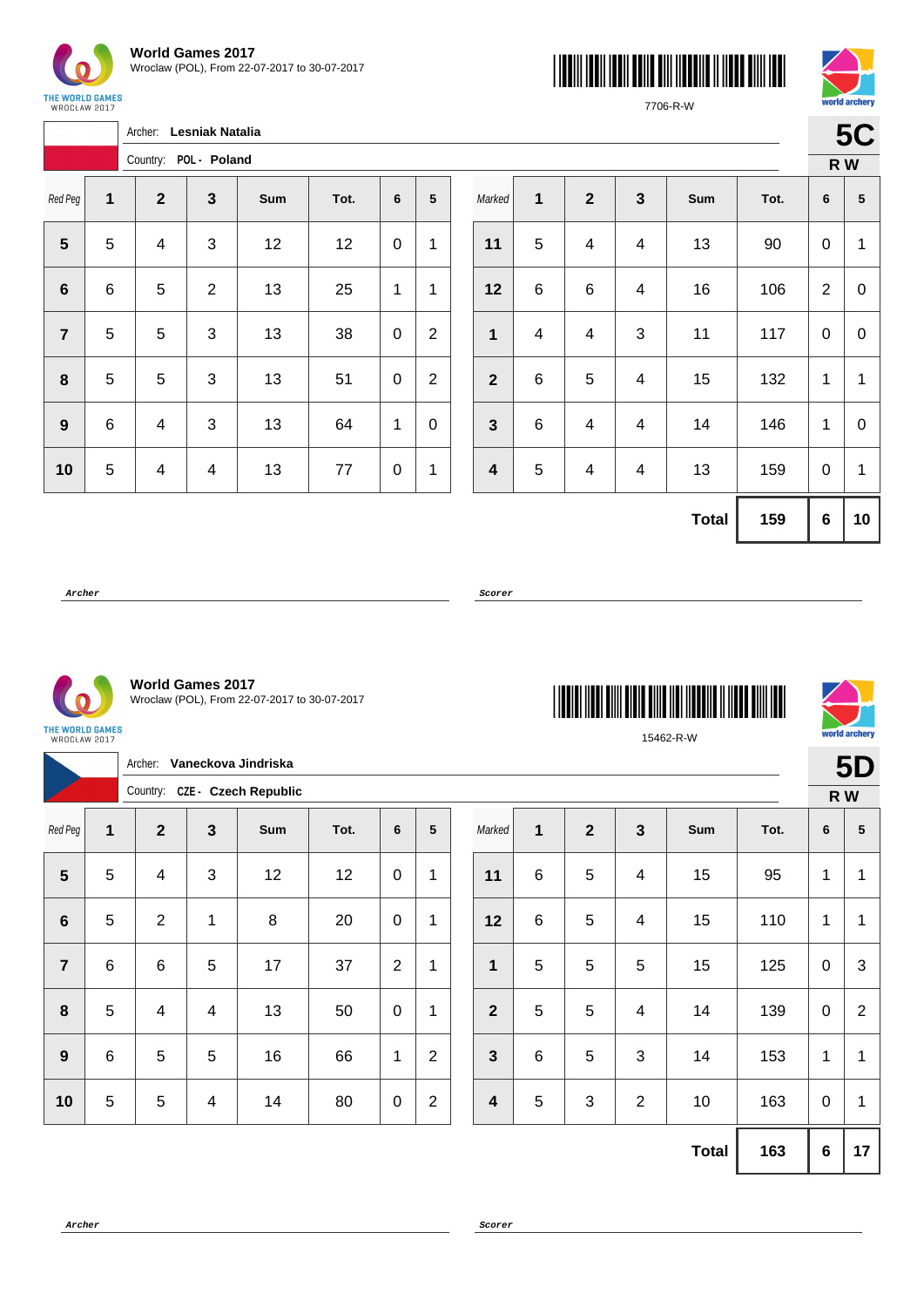

**World Games 2017** Wroclaw (POL), From 22-07-2017 to 30-07-2017





5107-R-M

**7A**

|                |   | Archer:            | <b>Ellison Brady</b> |     |      |   |                |
|----------------|---|--------------------|----------------------|-----|------|---|----------------|
|                |   | Country: USA - USA |                      |     |      |   |                |
| Red Peg        | 1 | $\boldsymbol{2}$   | 3                    | Sum | Tot. | 6 | 5              |
| $\overline{7}$ | 6 | 5                  | 4                    | 15  | 15   | 1 | 1              |
| 8              | 6 | 5                  | 5                    | 16  | 31   | 1 | $\overline{2}$ |
| 9              | 6 | 5                  | 5                    | 16  | 47   | 1 | $\overline{2}$ |
| 10             | 6 | 6                  | 6                    | 18  | 65   | 3 | 0              |
| 11             | 6 | 5                  | 5                    | 16  | 81   | 1 | $\overline{2}$ |
| 12             | 6 | 6                  | 6                    | 18  | 99   | 3 | 0              |

|              |             |             |              |              |      |                | R M            |  |  |
|--------------|-------------|-------------|--------------|--------------|------|----------------|----------------|--|--|
| Marked       | 1           | $\mathbf 2$ | $\mathbf{3}$ | Sum          | Tot. | 6              | 5              |  |  |
| 1            | $\,$ 6 $\,$ | $\mathbf 5$ | 5            | 16           | 115  | 1              | $\overline{c}$ |  |  |
| $\mathbf{2}$ | 6           | 6           | 5            | 17           | 132  | $\overline{2}$ | $\mathbf{1}$   |  |  |
| $\mathbf{3}$ | $\,6$       | 6           | 4            | 16           | 148  | 2              | 0              |  |  |
| 4            | $\,6$       | 6           | 5            | 17           | 165  | 2              | 1              |  |  |
| 5            | 6           | 6           | 6            | 18           | 183  | 3              | 0              |  |  |
| 6            | $\,$ 6 $\,$ | $\mathbf 5$ | 5            | 16<br>199    |      | 1              | $\overline{2}$ |  |  |
|              |             |             |              | <b>Total</b> | 199  | 21             | 13             |  |  |

\*2862-R-M\*

2862-R-M

**Archer Scorer**



**World Games 2017** Wroclaw (POL), From 22-07-2017 to 30-07-2017

THE WORLD GAMES WROCŁAW 2017

Archer: **Oonuki Wataru** Country: **JPN - Japan** Red Peg **1 2 3 Sum Tot. 6 5** | 5 | 5 | 4 | 14 | 14 | 0 | 2 | 5 | 5 | 5 | 15 | 29 | 0 | 3 | 5 | 5 | 5 | 15 | 44 | 0 | 3 | 6 | 6 | 3 | 15 | 59 | 2 | 0 | 6 | 5 | 5 | 16 | 75 | 1 | 2 | 6 | 5 | 4 | 15 | 90 | 1 | 1 Marked **1 2 3 Sum Tot. 6 5** | 6 | 4 | 4 | 14 | 104 | 1 | 0 | 5 | 5 | 4 | 14 | 118 | 0 | 2 | 4 | 4 | 4 | 12 | 130 | 0 | 0 | 6 | 6 | 3 | 15 | 145 | 2 | 0  $\begin{array}{|c|c|c|c|c|c|} \hline \textbf{5} & \textbf{5} & \textbf{4} & \textbf{4} & \textbf{13} & \textbf{158} & \textbf{0} & \textbf{1} \ \hline \end{array}$  | 5 | 4 | 3 | 12 | 170 | 0 | 1 **Total 170 7 15**

**Archer Scorer**



**7B**

**R M**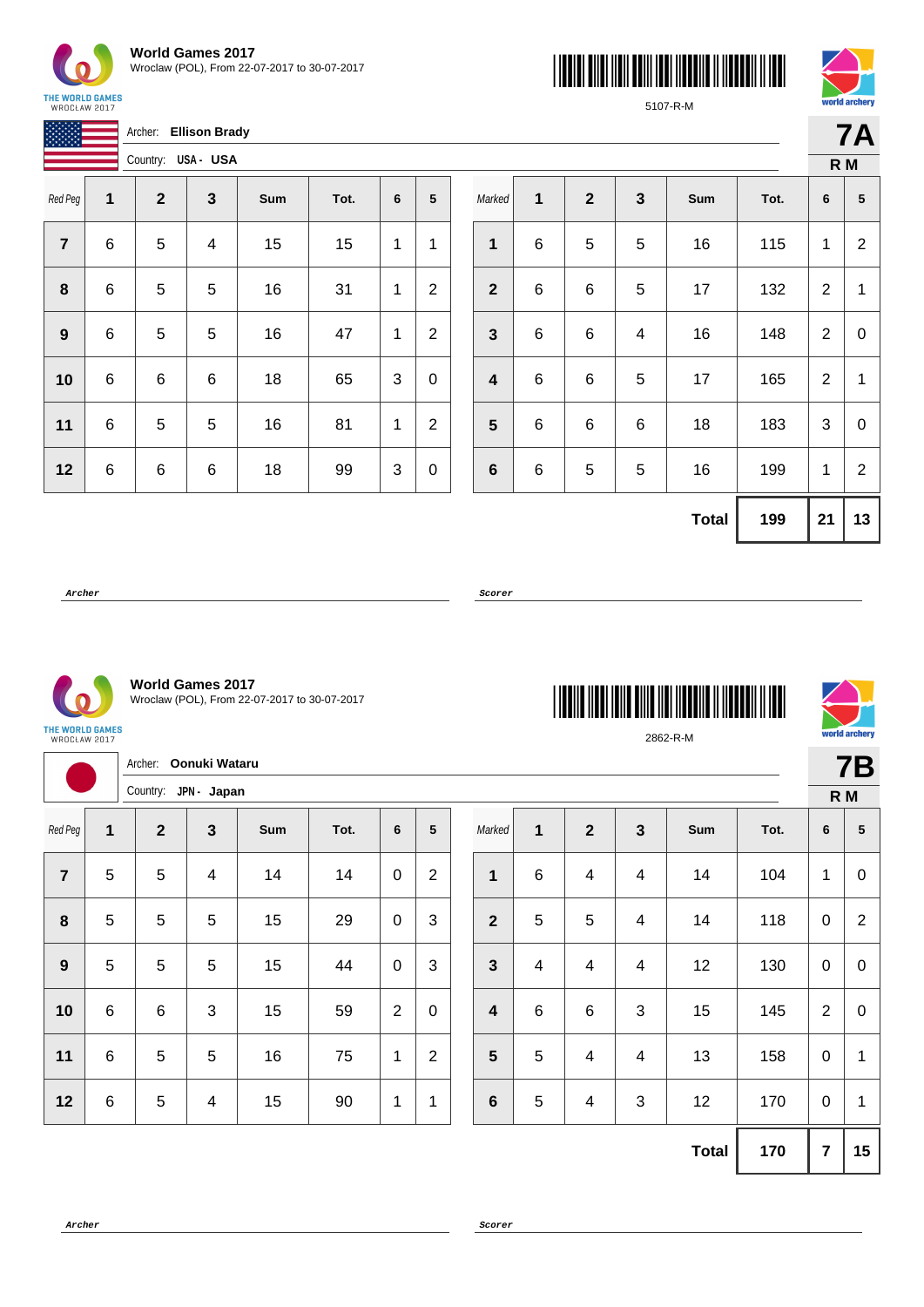

| <b>World Games 2017</b>                      |
|----------------------------------------------|
| Wroclaw (POL), From 22-07-2017 to 30-07-2017 |





3800-R-M

| WROCŁAW 2017     | <b>ME WURLD GAMES</b> |                      |                       |     |      |                |                |                         |   |                |  |
|------------------|-----------------------|----------------------|-----------------------|-----|------|----------------|----------------|-------------------------|---|----------------|--|
|                  |                       | Archer:              | <b>Tonelli Amedeo</b> |     |      |                |                |                         |   |                |  |
|                  |                       | Country: ITA - Italy |                       |     |      |                |                |                         |   |                |  |
| Red Peg          | $\mathbf{1}$          | $\overline{2}$       | $\mathbf{3}$          | Sum | Tot. | $6\phantom{1}$ | 5              | Marked                  | 1 | $\overline{2}$ |  |
| $\overline{7}$   | 6                     | 5                    | 3                     | 14  | 14   | 1              | 1              | $\mathbf{1}$            | 6 | 6              |  |
| $\pmb{8}$        | 6                     | 4                    | 4                     | 14  | 28   | 1              | $\overline{0}$ | $\overline{2}$          | 6 | 5              |  |
| $\boldsymbol{9}$ | 6                     | 6                    | 5                     | 17  | 45   | $\overline{2}$ | 1              | $\mathbf{3}$            | 4 | 4              |  |
| 10               | 6                     | 6                    | 5                     | 17  | 62   | $\overline{2}$ | 1              | $\overline{\mathbf{4}}$ | 6 | 6              |  |
| 11               | 6                     | 6                    | 5                     | 17  | 79   | $\overline{2}$ | $\mathbf{1}$   | 5                       | 6 | 6              |  |
| 12               | 6                     | 5                    | 4                     | 15  | 94   | 1              | $\mathbf{1}$   | $6\phantom{1}$          | 6 | 4              |  |
|                  |                       |                      |                       |     |      |                |                |                         |   |                |  |

|                         |   |                         |                           |              |      |                | R M            |  |  |
|-------------------------|---|-------------------------|---------------------------|--------------|------|----------------|----------------|--|--|
| Marked                  | 1 | $\mathbf{2}$            | $\mathbf{3}$              | Sum          | Tot. | 6              | ${\bf 5}$      |  |  |
| $\overline{\mathbf{1}}$ | 6 | 6                       | 4                         | 16           | 110  | $\overline{2}$ | 0              |  |  |
| $\overline{\mathbf{2}}$ | 6 | 5                       | $\mathbf 5$               | 16           | 126  | 1              | $\overline{2}$ |  |  |
| $\mathbf{3}$            | 4 | $\overline{\mathbf{4}}$ | $\ensuremath{\mathsf{3}}$ | 11           | 137  | 0              | 0              |  |  |
| $\overline{\mathbf{4}}$ | 6 | 6                       | $\mathbf 5$               | 17           | 154  | $\overline{2}$ | 1              |  |  |
| $5\phantom{1}$          | 6 | 6                       | $\mathbf 5$               | 17           | 171  | $\mathbf{2}$   | 1              |  |  |
| $\bf 6$                 | 6 | $\overline{\mathbf{4}}$ | 4                         | 14           | 185  | 1              | 0              |  |  |
|                         |   |                         |                           | <b>Total</b> | 185  | 17             | 9              |  |  |

**Archer Scorer**





| <b>World Games 2017</b>                      |
|----------------------------------------------|
| Wroclaw (POL), From 22-07-2017 to 30-07-2017 |

Archer: **Valladont Jean-Charles**

|                  |   | Country:                | FRA - France              |     |      |   |                  |
|------------------|---|-------------------------|---------------------------|-----|------|---|------------------|
| Red Peg          | 1 | $\overline{2}$          | 3                         | Sum | Tot. | 6 | ${\bf 5}$        |
| $\overline{7}$   | 5 | 5                       | $\ensuremath{\mathsf{3}}$ | 13  | 13   | 0 | $\boldsymbol{2}$ |
| 8                | 4 | $\overline{\mathbf{4}}$ | 4                         | 12  | 25   | 0 | 0                |
| $\boldsymbol{9}$ | 6 | 5                       | 4                         | 15  | 40   | 1 | 1                |
| 10               | 6 | 5                       | 5                         | 16  | 56   | 1 | $\overline{2}$   |
| 11               | 5 | 5                       | 4                         | 14  | 70   | 0 | $\overline{2}$   |
| 12               | 6 | 5                       | 5                         | 16  | 86   | 1 | $\mathbf{2}$     |





**7D**

|                         |                         |                         |              |     |      | ′ ⊿ |                |
|-------------------------|-------------------------|-------------------------|--------------|-----|------|-----|----------------|
|                         |                         |                         |              |     |      |     | R M            |
| Marked                  | $\mathbf{1}$            | $\boldsymbol{2}$        | $\mathbf{3}$ | Sum | Tot. | 6   | ${\bf 5}$      |
| $\mathbf 1$             | 6                       | $\overline{\mathbf{4}}$ | 4            | 14  | 100  | 1   | 0              |
| $\boldsymbol{2}$        | $\,6$                   | 6                       | $\,6$        | 18  | 118  | 3   | 0              |
| $\mathbf{3}$            | 5                       | 5                       | 4            | 14  | 132  | 0   | $\overline{2}$ |
| $\overline{\mathbf{4}}$ | $\overline{\mathbf{4}}$ | $\overline{\mathbf{4}}$ | 4            | 12  | 144  | 0   | 0              |
| $\sqrt{5}$              | $\mathbf 5$             | $\mathbf 5$             | 4            | 14  | 158  | 0   | $\overline{2}$ |
| $\bf 6$                 | 4                       | 4                       | $\sqrt{3}$   | 11  | 169  | 0   | 0              |
|                         |                         |                         |              |     |      |     |                |

 $Total \ 169 \ 17 \ 13$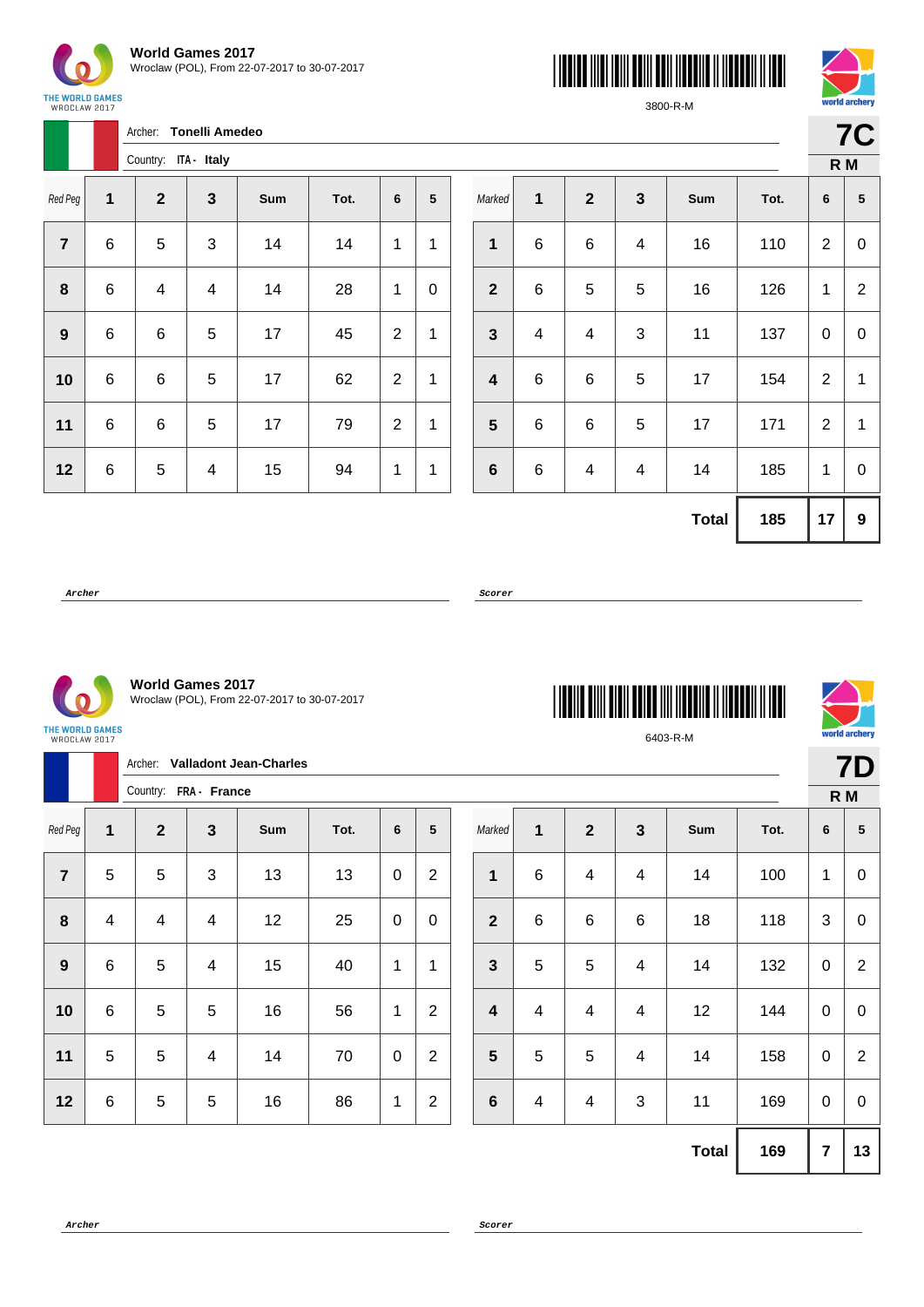

 $C<sup>2</sup>$ 

| <b>World Games 2017</b>                      |  |
|----------------------------------------------|--|
| Wroclaw (POL), From 22-07-2017 to 30-07-2017 |  |

Archer: **Mihalic Matija**





12702-R-M

**9A**

|              |   | Country: CRO- Croatia |              |     |      |                |                 |
|--------------|---|-----------------------|--------------|-----|------|----------------|-----------------|
| Red Peg      | 1 | $\mathbf{2}$          | $\mathbf{3}$ | Sum | Tot. | 6              | $5\phantom{.0}$ |
| 9            | 5 | 4                     | 4            | 13  | 13   | 0              | 1               |
| 10           | 6 | 6                     | 4            | 16  | 29   | 2              | 0               |
| 11           | 6 | 5                     | 5            | 16  | 45   | 1              | $\overline{2}$  |
| 12           | 6 | 6                     | 5            | 17  | 62   | $\overline{2}$ | 1               |
| $\mathbf 1$  | 6 | 6                     | 4            | 16  | 78   | $\overline{2}$ | 0               |
| $\mathbf{2}$ | 6 | 6                     | 5            | 17  | 95   | $\overline{2}$ | 1               |

|                         |                         |              |                         |              |      |    | R M              |
|-------------------------|-------------------------|--------------|-------------------------|--------------|------|----|------------------|
| Marked                  | 1                       | $\mathbf{2}$ | $\mathbf{3}$            | Sum          | Tot. | 6  | 5                |
| $\mathbf{3}$            | $\,$ 6 $\,$             | 4            | 3                       | 13           | 108  | 1  | 0                |
| $\overline{\mathbf{4}}$ | 6                       | 6            | $\,6$                   | 18           | 126  | 3  | 0                |
| 5                       | 5                       | 4            | 4                       | 13           | 139  | 0  | 1                |
| $6\phantom{1}6$         | $\overline{\mathbf{4}}$ | 4            | $\overline{\mathbf{4}}$ | 12           | 151  | 0  | $\boldsymbol{0}$ |
| $\overline{7}$          | 5                       | 5            | 4                       | 14           | 165  | 0  | $\overline{2}$   |
| 8                       | 5                       | 5            | 4                       | 14           | 179  | 0  | $\overline{2}$   |
|                         |                         |              |                         | <b>Total</b> | 179  | 13 | 10               |

**Archer Scorer**

 $\mathcal{C}$ 

**World Games 2017** Wroclaw (POL), From 22-07-2017 to 30-07-2017

| <b>THE WORLD GAMES</b><br>WROCŁAW 2017 |  |
|----------------------------------------|--|

|                  | Archer: Andersson Jonathan |                       |                         |     |      |                 |                 |  |                |                         |                         |                          |              |      | <b>9B</b>   |                 |
|------------------|----------------------------|-----------------------|-------------------------|-----|------|-----------------|-----------------|--|----------------|-------------------------|-------------------------|--------------------------|--------------|------|-------------|-----------------|
|                  |                            | Country: SWE - Sweden |                         |     |      |                 |                 |  |                |                         |                         |                          |              |      | R M         |                 |
| Red Peg          | 1                          | $\mathbf{2}$          | $\mathbf{3}$            | Sum | Tot. | $6\phantom{1}6$ | $5\phantom{.0}$ |  | Marked         | 1                       | $\overline{2}$          | $\mathbf{3}$             | Sum          | Tot. | 6           | $5\phantom{.0}$ |
| $\boldsymbol{9}$ | $\,6\,$                    | 4                     | $\overline{\mathbf{4}}$ | 14  | 14   | 1               | $\mathbf 0$     |  | $\mathbf{3}$   | $\,6$                   | 5                       | $\overline{\mathcal{A}}$ | 15           | 105  | 1           | $\mathbf 1$     |
| 10               | $\,6$                      | 5                     | $\overline{4}$          | 15  | 29   | 1               | 1               |  | 4              | $\,6$                   | 5                       | $\overline{4}$           | 15           | 120  | 1           | $\mathbf{1}$    |
| 11               | $\,6$                      | 5                     | $\overline{4}$          | 15  | 44   | 1               | 1               |  | $5\phantom{1}$ | $\,6$                   | 5                       | $\overline{5}$           | 16           | 136  | 1           | $\overline{2}$  |
| 12               | $\,6$                      | $\,6$                 | $\overline{5}$          | 17  | 61   | $\overline{2}$  | 1               |  | $\bf 6$        | 5                       | $\overline{\mathbf{4}}$ | $\overline{2}$           | 11           | 147  | $\mathbf 0$ | $\overline{1}$  |
| $\mathbf{1}$     | 5                          | 4                     | $\overline{4}$          | 13  | 74   | $\pmb{0}$       | 1               |  | $\overline{7}$ | $\overline{\mathbf{4}}$ | 4                       | $\overline{4}$           | 12           | 159  | $\mathbf 0$ | $\mathbf 0$     |
| $\overline{2}$   | $\,6$                      | 5                     | $\sqrt{5}$              | 16  | 90   | 1               | $\overline{2}$  |  | 8              | $\,6$                   | 4                       | $\overline{4}$           | 14           | 173  | 1           | $\mathbf 0$     |
|                  |                            |                       |                         |     |      |                 |                 |  |                |                         |                         |                          | <b>Total</b> | 173  | 10          | 11              |

**Archer Scorer**



12797-R-M

\*12797-R-M\*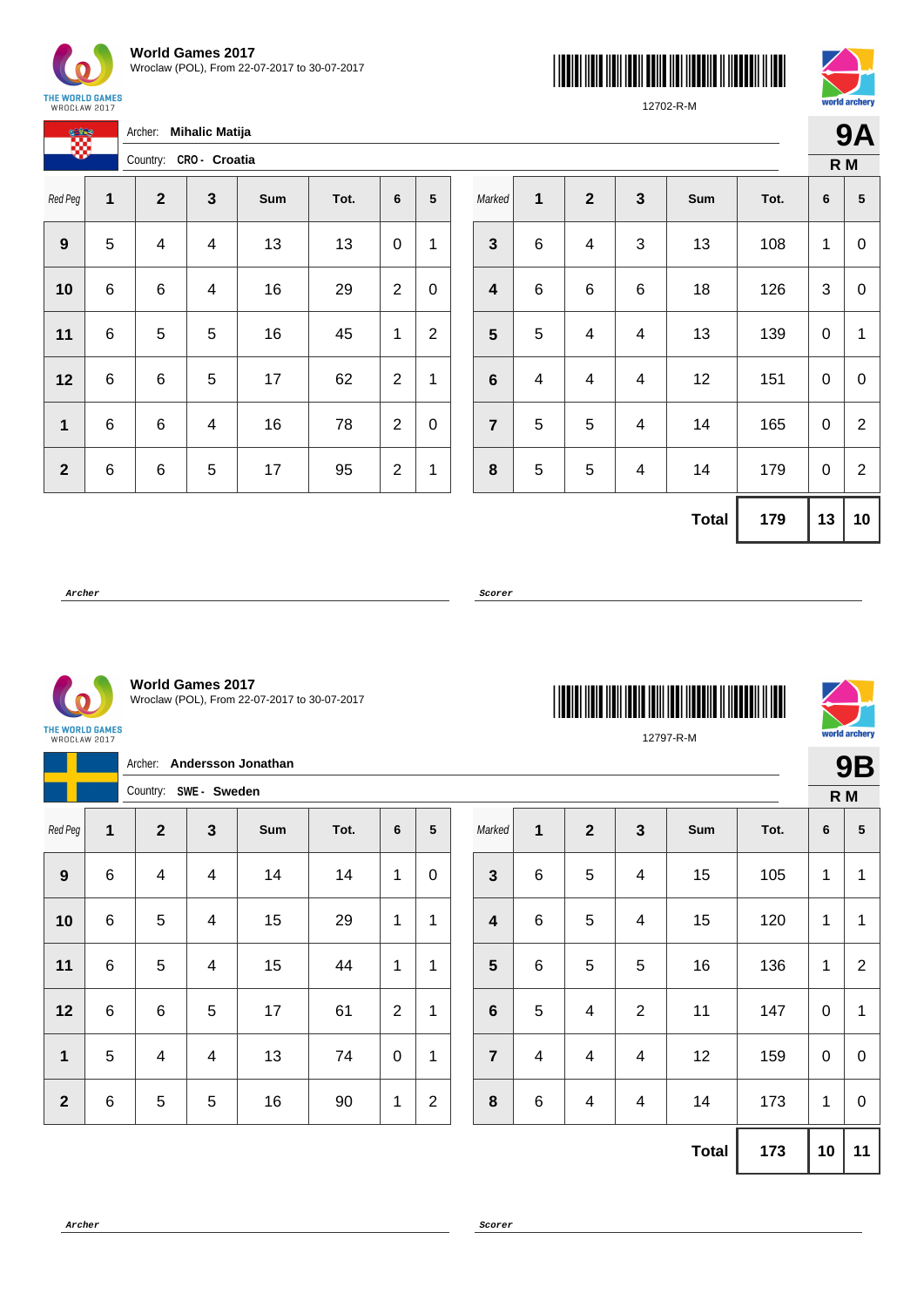

按按键

| <b>World Games 2017</b>                      |
|----------------------------------------------|
| Wroclaw (POL), From 22-07-2017 to 30-07-2017 |

Archer: **Wunderle Victor**





386-R-M

**9C**

| <b>ANANY AN</b> |   | Country: USA - USA |              |     |      |                |                |
|-----------------|---|--------------------|--------------|-----|------|----------------|----------------|
| Red Peg         | 1 | $\mathbf{2}$       | $\mathbf{3}$ | Sum | Tot. | 6              | 5              |
| 9               | 6 | 5                  | 5            | 16  | 16   | 1              | $\overline{2}$ |
| 10              | 5 | 5                  | 4            | 14  | 30   | 0              | $\overline{2}$ |
| 11              | 6 | 6                  | 5            | 17  | 47   | $\overline{2}$ | 1              |
| 12              | 5 | 4                  | 3            | 12  | 59   | 0              | 1              |
| $\mathbf 1$     | 4 | 4                  | 4            | 12  | 71   | 0              | 0              |
| $\mathbf{2}$    | 6 | 6                  | 5            | 17  | 88   | $\overline{2}$ | 1              |

|                         |       |              |                         |              |      |                | R M            |
|-------------------------|-------|--------------|-------------------------|--------------|------|----------------|----------------|
| Marked                  | 1     | $\mathbf{2}$ | $\mathbf{3}$            | Sum          | Tot. | 6              | 5              |
| $\mathbf{3}$            | $\,6$ | 5            | 4                       | 15           | 103  | 1              | 1              |
| $\overline{\mathbf{4}}$ | 6     | 5            | 5                       | 16           | 119  | 1              | $\overline{2}$ |
| $\overline{\mathbf{5}}$ | $\,6$ | 6            | 4                       | 16           | 135  | $\overline{2}$ | 0              |
| $6\phantom{1}6$         | $\,6$ | 5            | 4                       | 15           | 150  | 1              | 1              |
| $\overline{7}$          | $\,6$ | 4            | $\overline{\mathbf{4}}$ | 14           | 164  | 1              | 0              |
| 8                       | 6     | 6            | 4                       | 16           | 180  | $\overline{2}$ | $\mathbf 0$    |
|                         |       |              |                         | <b>Total</b> | 180  | 13             | 11             |

\*7001-R-M\*

7001-R-M

**Archer Scorer**



**World Games 2017** Wroclaw (POL), From 22-07-2017 to 30-07-2017

THE WORLD GAMES<br>WROCŁAW 2017

| Archer: Nesbitt Mark     |                                   |              |                |     |      |                |   |  |                 |         |                |                 |              | <b>9D</b> |             |              |
|--------------------------|-----------------------------------|--------------|----------------|-----|------|----------------|---|--|-----------------|---------|----------------|-----------------|--------------|-----------|-------------|--------------|
| $\overline{\mathscr{L}}$ | N<br>Country: GBR - Great Britain |              |                |     |      |                |   |  |                 |         |                |                 |              |           | R M         |              |
| Red Peg                  | 1                                 | $\mathbf{2}$ | 3              | Sum | Tot. | 6              | 5 |  | Marked          | 1       | $\overline{2}$ | 3               | Sum          | Tot.      | 6           | 5            |
| 9                        | 6                                 | 5            | $\overline{4}$ | 15  | 15   | 1              | 1 |  | $\mathbf{3}$    | 5       | 5              | $5\phantom{.0}$ | 15           | 104       | $\mathbf 0$ | $\mathbf{3}$ |
| 10                       | 6                                 | 4            | $\overline{4}$ | 14  | 29   | 1              | 0 |  | 4               | $\,6$   | 5              | 4               | 15           | 119       | 1           | 1            |
| 11                       | 5                                 | 4            | 4              | 13  | 42   | $\pmb{0}$      | 1 |  | 5               | 5       | 5              | 5               | 15           | 134       | $\mathbf 0$ | 3            |
| 12                       | 6                                 | 5            | $\overline{4}$ | 15  | 57   | 1              | 1 |  | $6\phantom{1}6$ | $\,6\,$ | 4              | 4               | 14           | 148       | 1           | $\mathbf 0$  |
| $\mathbf 1$              | 6                                 | $\,6\,$      | 5              | 17  | 74   | $\overline{2}$ | 1 |  | $\overline{7}$  | 5       | 5              | 5               | 15           | 163       | $\mathbf 0$ | 3            |
| $\overline{2}$           | 5                                 | 5            | 5              | 15  | 89   | $\pmb{0}$      | 3 |  | 8               | $\,6$   | 5              | 4               | 15           | 178       | 1           | 1            |
|                          |                                   |              |                |     |      |                |   |  |                 |         |                |                 | <b>Total</b> | 178       | 8           | 18           |

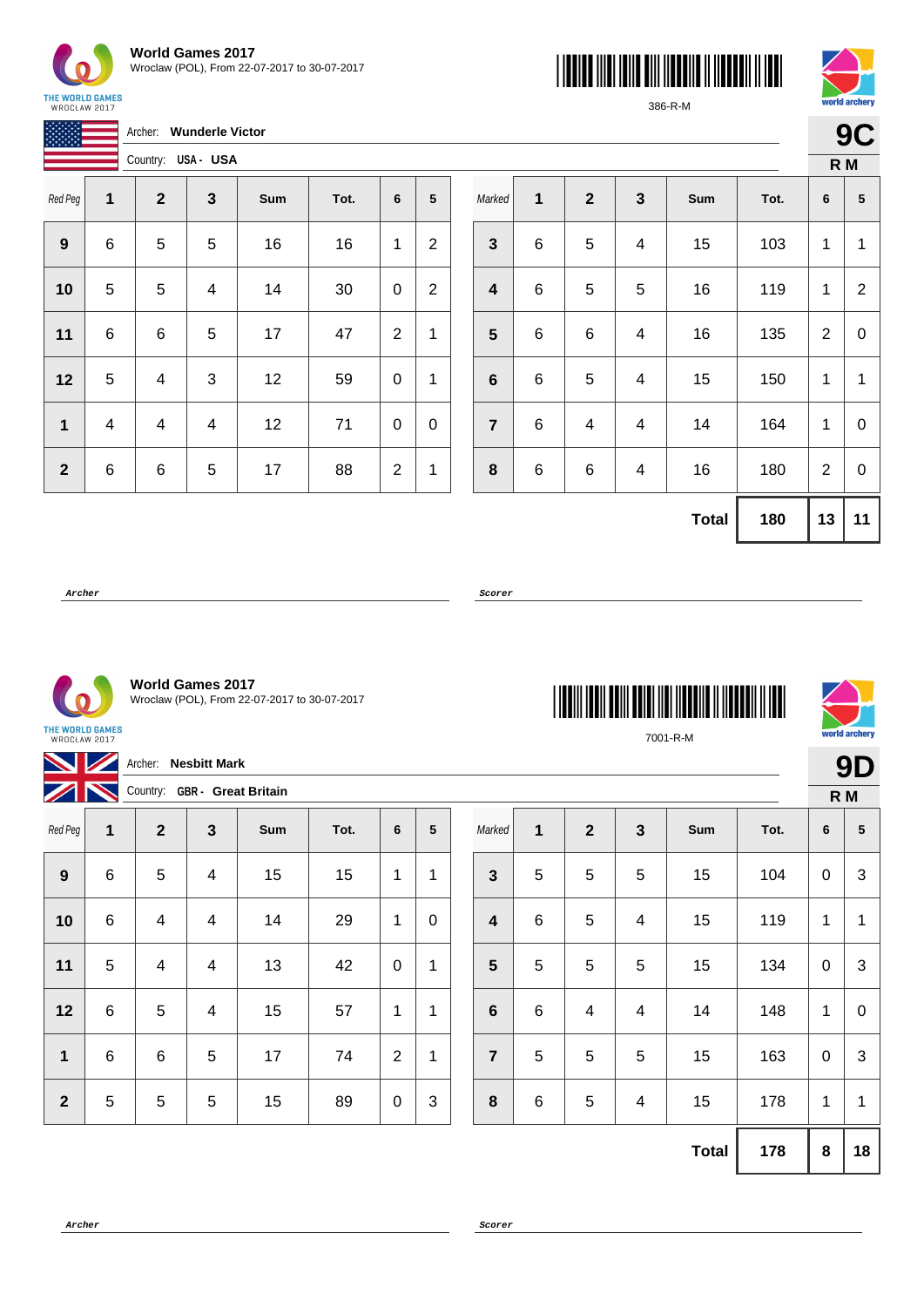





4598-R-M

**11A**

**orld archery** 

|              |   | Archer:      |               | <b>Rohrberg Sebastian</b> |      |   |                 |
|--------------|---|--------------|---------------|---------------------------|------|---|-----------------|
|              |   | Country:     | GER - Germany |                           |      |   |                 |
| Red Peg      | 1 | $\mathbf{2}$ | 3             | Sum                       | Tot. | 6 | $5\phantom{.0}$ |
| 11           | 6 | 5            | 4             | 15                        | 15   | 1 | 1               |
| 12           | 6 | 5            | 4             | 15                        | 30   | 1 | 1               |
| 1            | 5 | 4            | 3             | 12                        | 42   | 0 | 1               |
| $\mathbf{2}$ | 6 | 5            | 5             | 16                        | 58   | 1 | $\overline{2}$  |
| 3            | 4 | 4            | 4             | 12                        | 70   | 0 | 0               |
| 4            | 6 | 5            | 4             | 15                        | 85   | 1 | 1               |

|                  |   |                  |                         |              |      | R M            |                 |
|------------------|---|------------------|-------------------------|--------------|------|----------------|-----------------|
| Marked           | 1 | $\boldsymbol{2}$ | $\mathbf{3}$            | Sum          | Tot. | 6              | ${\bf 5}$       |
| $5\phantom{1}$   | 4 | 4                | $\overline{\mathbf{4}}$ | 12           | 97   | 0              | 0               |
| 6                | 6 | 5                | 5                       | 16           | 113  | 1              | $\overline{2}$  |
| $\overline{7}$   | 6 | 6                | $\overline{\mathbf{4}}$ | 16           | 129  | $\overline{2}$ | $\mathbf 0$     |
| 8                | 6 | 6                | 4                       | 16           | 145  | $\overline{2}$ | 0               |
| $\boldsymbol{9}$ | 6 | 5                | $\overline{\mathbf{4}}$ | 15           | 160  | 1              | 1               |
| 10               | 6 | 6                | 5                       | 17           | 177  | $\overline{2}$ | $\mathbf{1}$    |
|                  |   |                  |                         | <b>Total</b> | 177  | 12             | 10 <sub>1</sub> |

\*17000-R-M\*

17000-R-M

**Archer Scorer**



**World Games 2017** Wroclaw (POL), From 22-07-2017 to 30-07-2017

| THE WORLD GAMES |  |
|-----------------|--|
| WROCŁAW 2017    |  |

|                     |                | Scibski Adam<br>Archer: |                       |     |      |              |                |  |                 |              |                         |                          |     |      |                | 11B             |
|---------------------|----------------|-------------------------|-----------------------|-----|------|--------------|----------------|--|-----------------|--------------|-------------------------|--------------------------|-----|------|----------------|-----------------|
|                     |                |                         | Country: POL - Poland |     |      |              |                |  |                 |              |                         |                          |     |      |                | R M             |
| Red Peg             | 1              | $\mathbf{2}$            | $\mathbf{3}$          | Sum | Tot. | 6            | 5              |  | Marked          | $\mathbf{1}$ | $\overline{2}$          | $\mathbf{3}$             | Sum | Tot. | 6              | $5\phantom{.0}$ |
| 11                  | $\overline{5}$ | 5                       | 3                     | 13  | 13   | $\mathsf 0$  | $\overline{2}$ |  | $5\phantom{1}$  | $\,6\,$      | $\,6\,$                 | $\overline{\mathcal{A}}$ | 16  | 101  | $\overline{2}$ | $\mathbf 0$     |
| $12$                | $\,6\,$        | $\,6\,$                 | $\,6\,$               | 18  | 31   | $\mathbf{3}$ | $\mathbf 0$    |  | $6\phantom{1}6$ | $\,6\,$      | $\sqrt{5}$              | $\overline{2}$           | 13  | 114  | 1              | 1               |
| $\mathbf{1}$        | $\overline{5}$ | 4                       | 4                     | 13  | 44   | $\mathsf 0$  | $\mathbf 1$    |  | $\overline{7}$  | 5            | $\overline{\mathbf{4}}$ | 3                        | 12  | 126  | $\mathbf 0$    | 1               |
| $\overline{2}$      | 5              | 5                       | 4                     | 14  | 58   | $\pmb{0}$    | $\overline{2}$ |  | 8               | $\,6\,$      | $\sqrt{5}$              | 4                        | 15  | 141  | 1              | 1               |
| $\overline{3}$      | 5              | $\overline{5}$          | 4                     | 14  | 72   | $\pmb{0}$    | $\overline{2}$ |  | 9               | 6            | 5                       | 4                        | 15  | 156  | 1              | 1               |
| $\boldsymbol{4}$    | $\overline{5}$ | 4                       | 4                     | 13  | 85   | $\mathsf 0$  | $\mathbf{1}$   |  | 10              | 5            | $\overline{\mathbf{4}}$ | $\overline{\mathcal{A}}$ | 13  | 169  | $\mathbf 0$    | 1               |
| <b>Total</b><br>169 |                |                         |                       |     |      |              |                |  |                 |              |                         | $\bf 8$                  | 13  |      |                |                 |